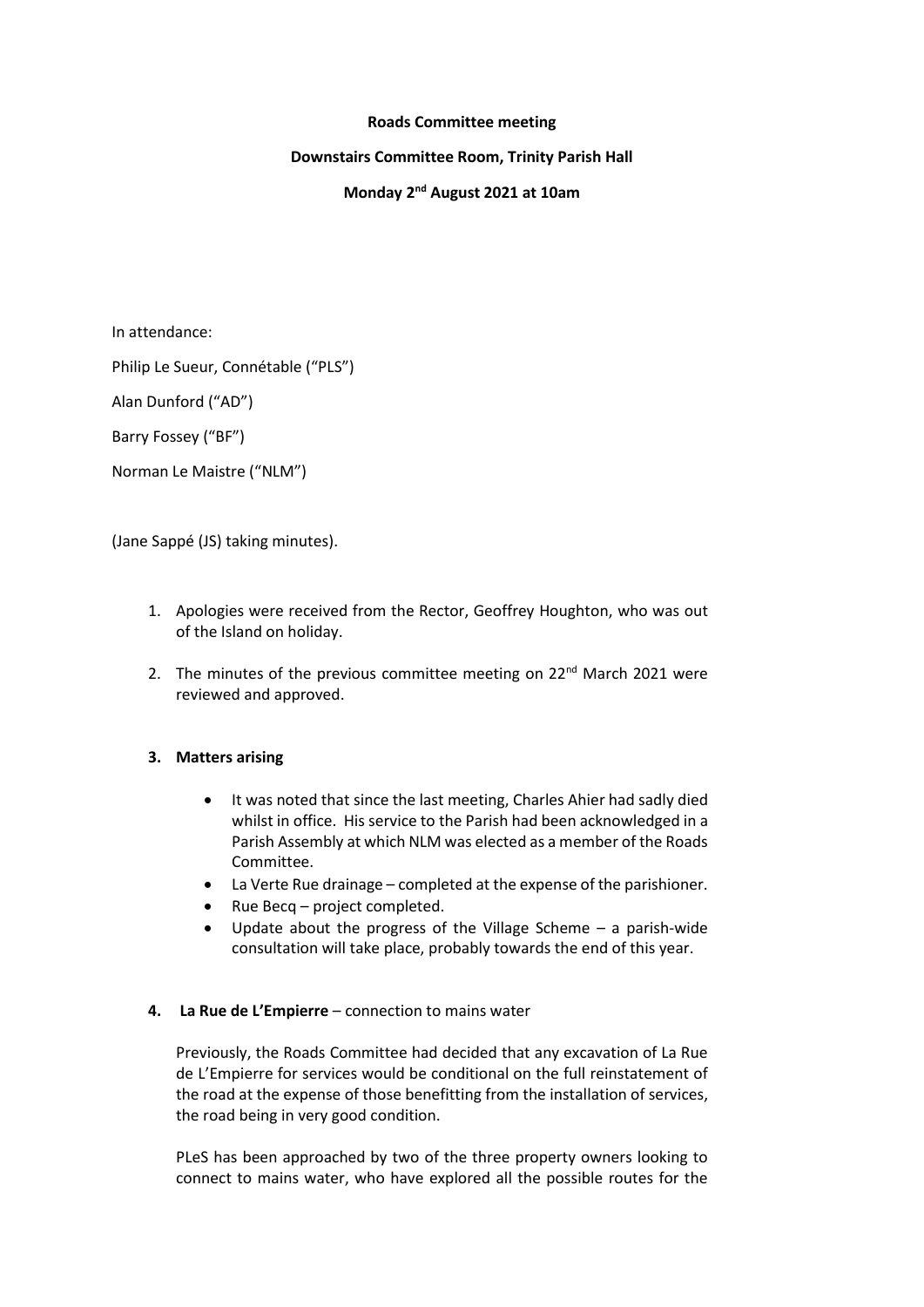laying of the water pipes. Every route involves excavation in La Rue de L'Empierre. The cost of full reinstatement would be passed on to the property owners, making it unviable financially for them to access clean drinking water.

The Committee reviewed its previous decision and decided that rather than paying for the full reinstatement, each property owner should contribute £1,000 each, making a total of £3,000, which the Parish would then apply to future maintenance of the road. It was noted that a wayleave passed before the Royal Court would also be necessary, and that the Parish's legal costs would need to be met by the property owners.

The Committee raised the issue of whether these properties are connected to mains drains or not, and if not, whether there is an opportunity for them to do so at the same time, avoiding unnecessary excavation in future. This is to be raised with the property owners at the same time as advising them with the Committee's revised decision.

## 5. **Rue du Câtel** – branchage issues – XXXX and XXXX

It was noted that the branchage had not been done by one of the property owners, and that another property owner had a green oak overhanging the road to such an extent that large vehicles had to cross onto the other side of the road to get around the overhang.

The Committee agreed that letters should be written to both property owners asking them to deal with these two issues.

**6. Lane off of La Rue de la Garenne** – request for contribution to cleaning of road by XXXX

It was noted that the Parish is only responsible for the middle part of lane, but has in the past, in a gesture of goodwill and without assuming responsibility, repaired pot holes on the edge of the lane.

It was agreed that AD would attend and take a photograph for review of the Committee.

7. **Rue de L'Epine** – proposed excacation by JEC/ requests from XXXX

PLS brought the Committee up to date with his exchanges with the JEC, and the requests from the property owner.

It was agreed that PLS and NLM would meet with the property owner to look at and discuss the various issues.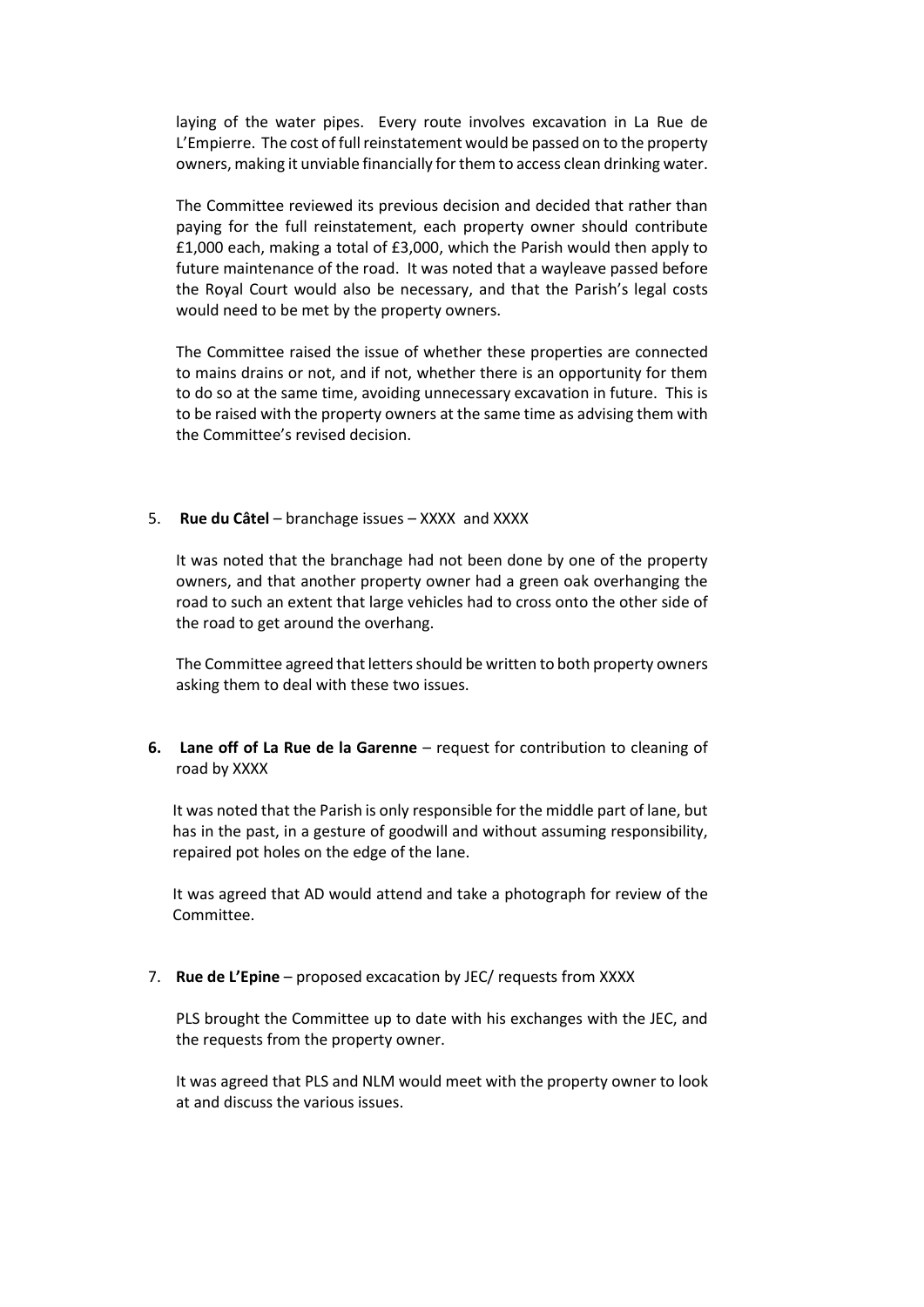## **8. Rue de la Fosse** – failure of reinstatement of the road

PLS advised the Committee that he had written to the JEC in June raising this problem, but had not received any reply.

The Committee agreed that the Parish should now write to the CEO of the JEC, Christopher Ambler, indicating that a failure to enter into meaningful discussions about the rectification of the reinstatement of the road could lead to Parish consent not being given in respect of other Trafficworx applications by the JEC.

## **9. La Ruelle de Mont Ifer** – correspondence with XXXX

It was noted that two issues had recently been raised by the property owner:

- The dumping of green waste on their property, which the property owner had indicated should be removed at the cost of the Parish: and
- The use of the property owner's land by off road cyclists.

The two issues were discussed by the Committee, and no correlation could be seen between the reinstatement of the public footpath and the two issues, as both were prevalent in other areas of the parish and the Island.

It was however noted that PLS had previously arranged for signage to be produced the wording of which encouraged sensitive usage of the footpath, and that this would erected in any event at the La Verte Rue end of the footpath, and that permission would be sought from the property owner to erect the new signage at the La Blanche Pierre end of the foothpath.

## **10. XXXX, Rue du Câtel**

It was noted that regrettably, the previous owner had sold the property on without replying to the Parish's letter of 9<sup>th</sup> April 2021, and adequately resolving the issue of the field entrance.

A planning application has been submitted by the new owner, XXXX, and there is no reference to the establishment of a field entrance in an appropriate place.

In addition, concerns were expressed by the Roads Committee about the deteriorating condition of the road due to its continual usage by heavy vehicles accessing the property, and complaints being received about the route being used by those vehicles.

It was agreed that PLS would write to the new owner raising these issues.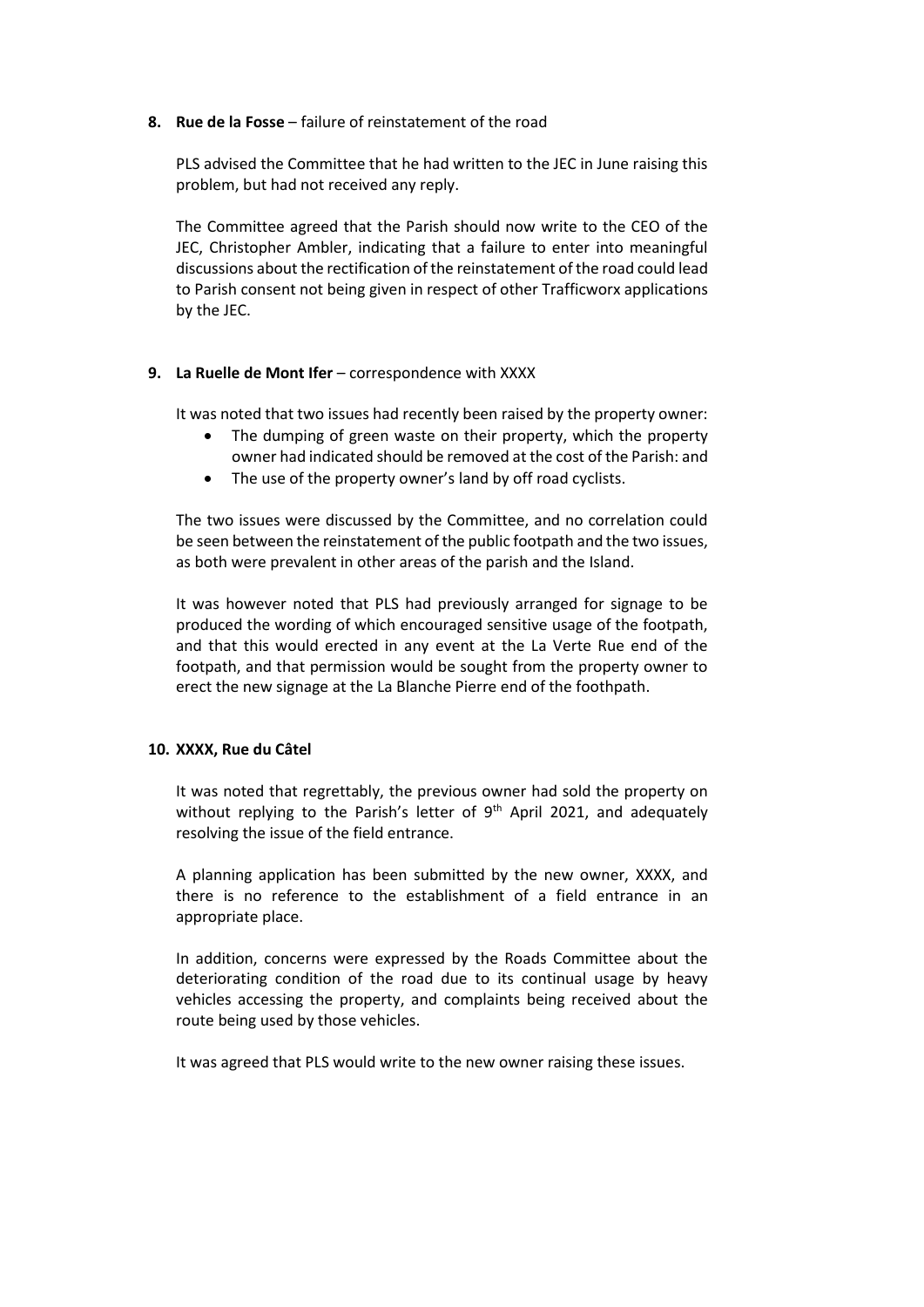## **11. Rue de la Garenne** – safety issues raised by XXXX

PLS confirmed that he had passed on the parishioner's concerns and suggestions to the Minister for IHE, who had responded to say that they had been referred to the Transport Team who would liaise with the Roads Committee.

Pending hearing from the Transport Team, it was agreed that the yellow line would be reinstated, and confirmation of this to be provided to the parishioner.

## **12. Rue des Pelles** - XXXX

PLS advised the Committee that a pot hole at the side of the road was going to be repaired and involved the tarmacing by consent of a small area where the bank belong to the parishioner and his sister had been eroded. In essence, the road was being widened very slightly by the repair of the pothole.

## 13. **La Rue des Haies** - XXXX

A planning application was considered. As the existing entrance off of La Rue des Haies was to be used for the proposed project, it was agreed that a no comment response would be made in response to the consultation of the Parish by Planning.

#### **14. Rue de la Haut de L'Orme**

PLS gave the Committee an update. The Public will not pass contract until the work has been completed to an acceptable standard.

The Parish has two options:

- Mirror what the Public is doing (which is the recommended option by our lawyers) which will make the passing of contracts easier.
- Insist on passing contract prior to the work being done.

The Roads Committee decided to follow the legal advice given by its lawyers and go down the first option route.

#### **15. Any other business**

• **La Verte Rue** – XXXX

In the dip in the road, there is some erosion at its edge and the bollards are disappearing into the meadow.

The parishioner has offered to build up a bank to rectify this issue, consisting of stone, topsoil, and hedging to replace the bollards. This will support the road and is of long term benefit to the Parish.